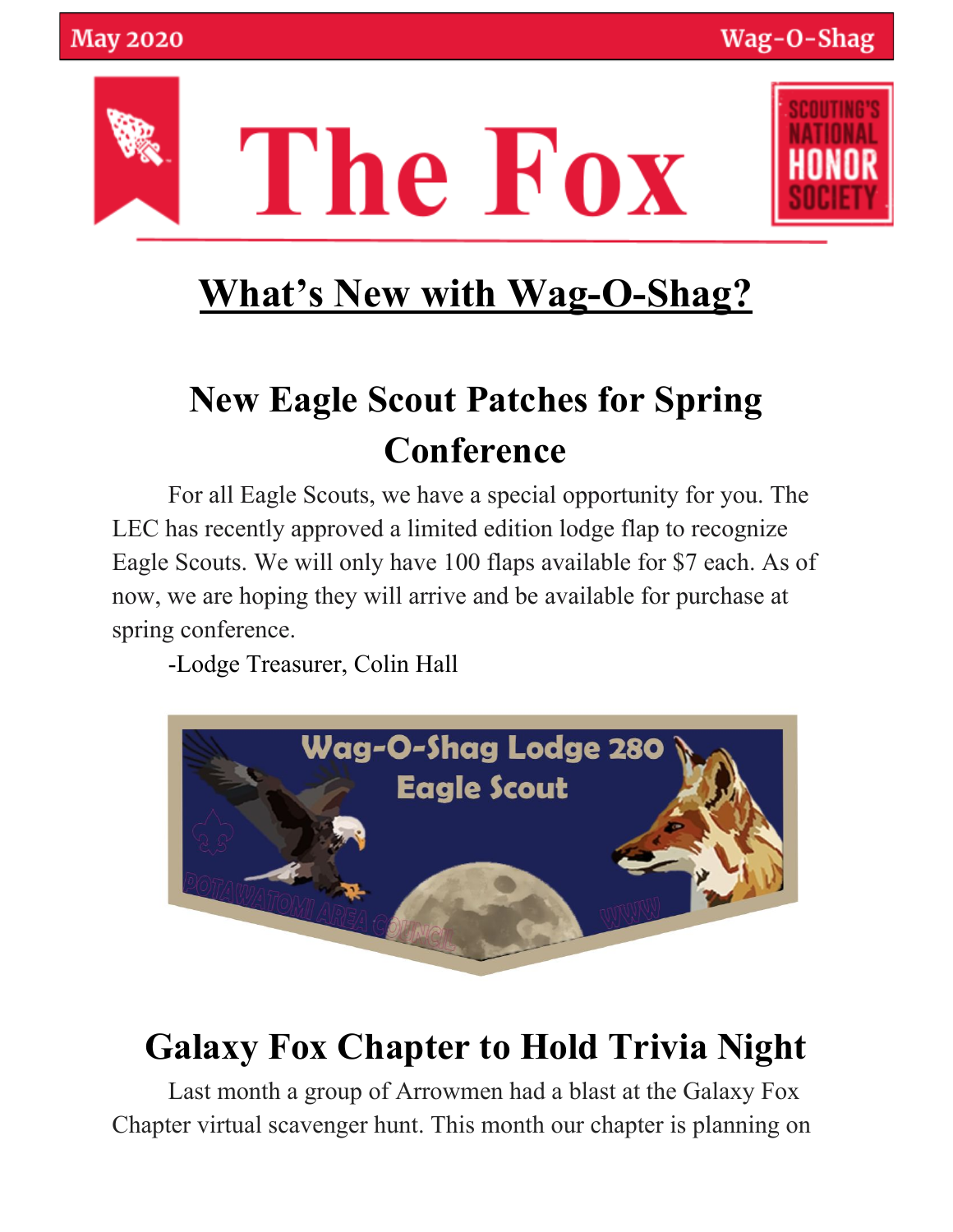

holding a similar event. We are going to have another virtual activity on Saturday, May 23rd at 7:00 pm. Although, this time it is going to be a

trivia night. So join us and have a blast trying to be the first to answer OA and lodge related questions. I will be sending out another email shortly with the meeting information so you can all join. I hope to see you there.

-Galaxy Fox Chapter Chief, Logan Woessner



### **The Lodge Needs Your help!**

Wag-O-Shag Lodge,

Now is the time to act! We need Arrowmen who are willing to provide cheerful service with the virtual election process. Our goal is to hold an OA-Unit Visitation for every unit in our council. Due to this troubling



time of COVID-19, units in our Potawatomi Area Council and all over the nation have been having to cancel their OA unit election! As a lodge and part of the brotherhood of cheerful service as a whole, we are trying to accommodate for these changes that are currently going into effect.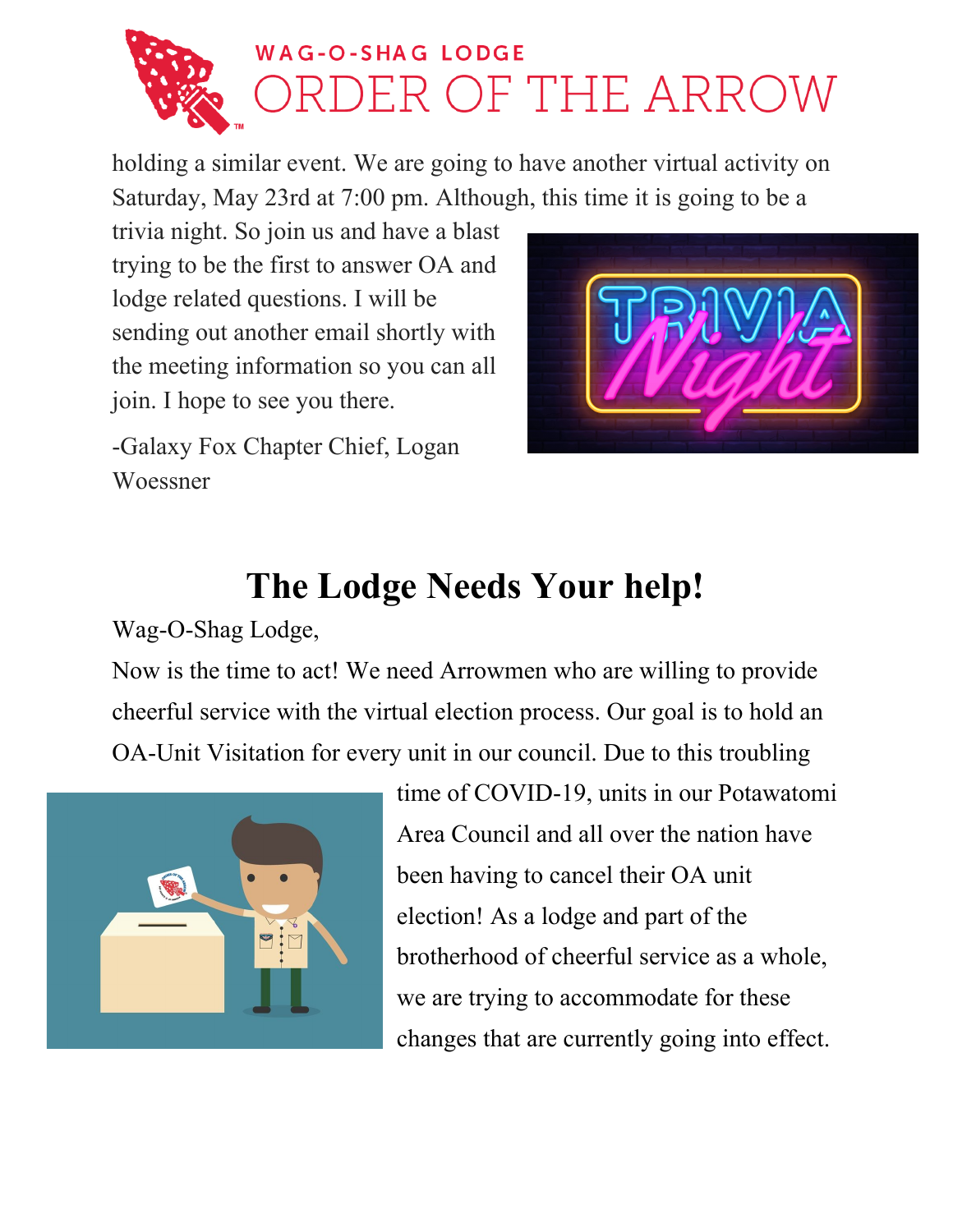

That is where all of you come in! These units are looking to have an exceptional election to propose eligible scouts to the order, just as you had in the past! We are looking for Arrowmen who would be willing to give a little of their time to host elections!

Earlier this month, we discussed how to run a virtual election with the goal of enabling you to run an election for another unit. We ran a mock election to demonstrate how arrowmen can run an election for another unit.





We need as many youth and adult advisors as possible to run these elections! This upcoming week alone we have multiple elections each night! We can not do it without you. We hope to see as many of YOU as possible at this meeting. If you would like to help host

an election please email: [Electionschair@wagoshag.com](mailto:Electionschair@wagoshag.com)

-Elections Committee Co-Chairs, Blake Stephens and Daniel Tahtinen

## **Wag-O-Shag Will Get a Flickr**

This summer, Wag-O-Shag Lodge will be creating a new social media page, Flickr. Flickr is a very popular online photo management application that will allow Wag-O-Shag Lodge to share photos of our events with Arrowmen! The Lodge Flickr will be home to those photos of our events that didn't make the cut for our weekly Wag-O-Shag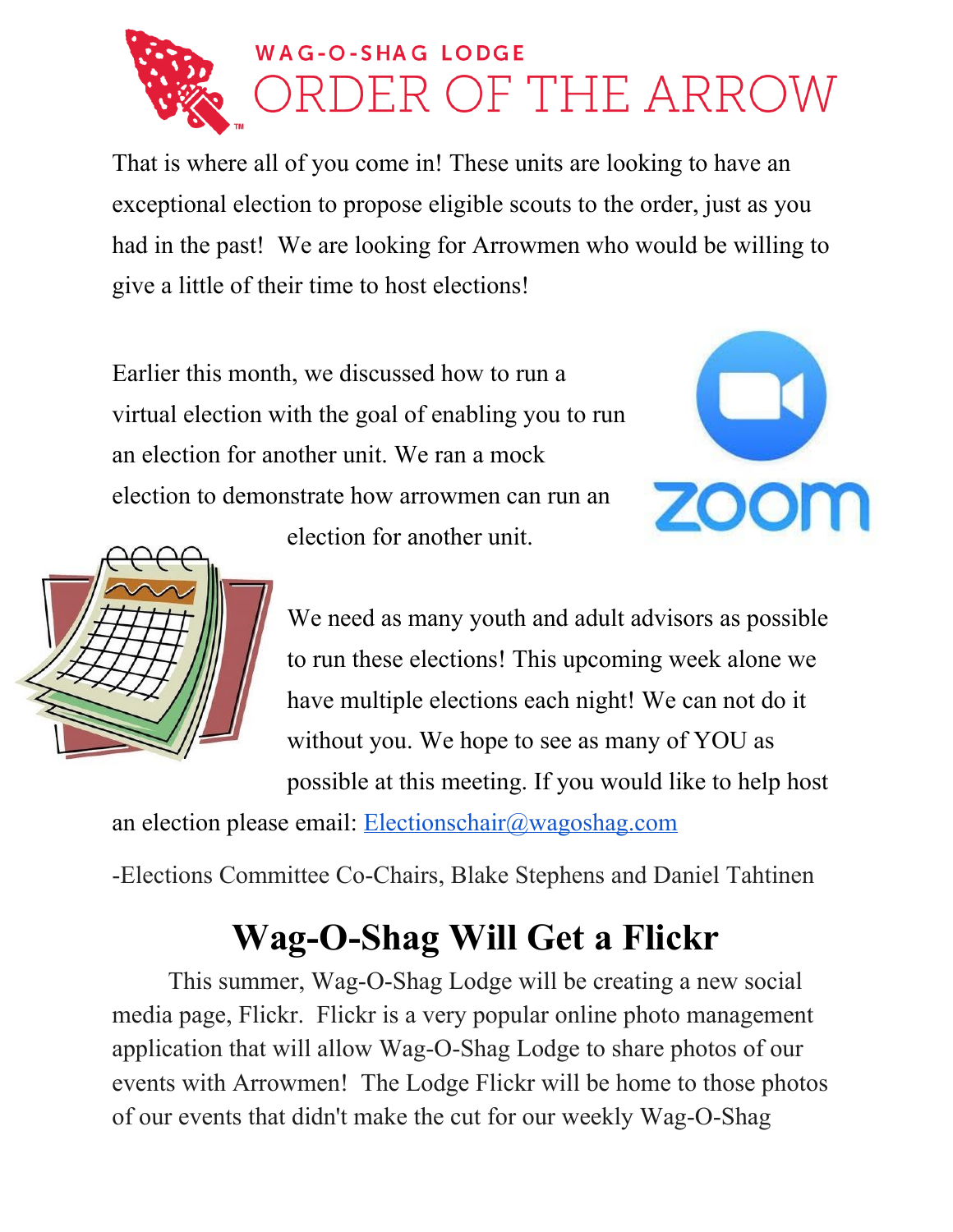

## **WAG-O-SHAG LODGE** OF THE ARROW

Wednesdays. Stay tuned, and pay attention to @Wagoshag on Instagram for updates on the Lodge Flickr as we get closer to the summer! If you have any questions or concerns, please contact [lodgesecretary@wagoshag.com](mailto:lodgesecretary@wagoshag.com).



-Lodge Secretary, Collin Welke

### **There is a New Award for Units!**

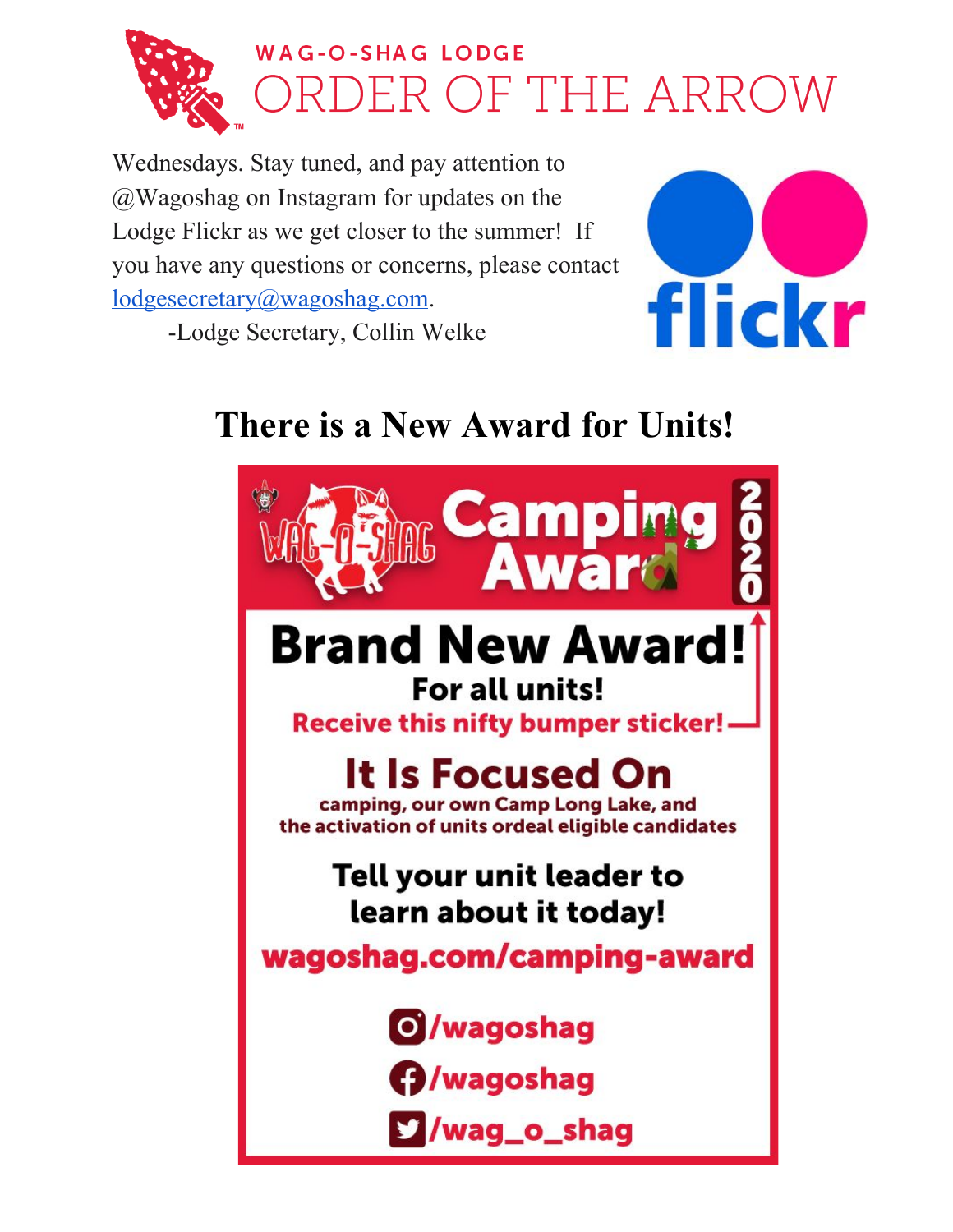

### **Upcoming Events**

#### **Lodge Day of Service - RESCHEDULED, at MacCanon Brown Homeless Sanctuary**



#### **Spring Conference - May 30, 2020, at Camp Long Lake**

On May 30, 2020, Arrowmen from all over in the lodge will gather at Camp Long Lake. The theme for Spring Conference is the Wild West! Sadly brotherhood and ordeal ceremonies were cancelled due to COVID-19. However, there will be

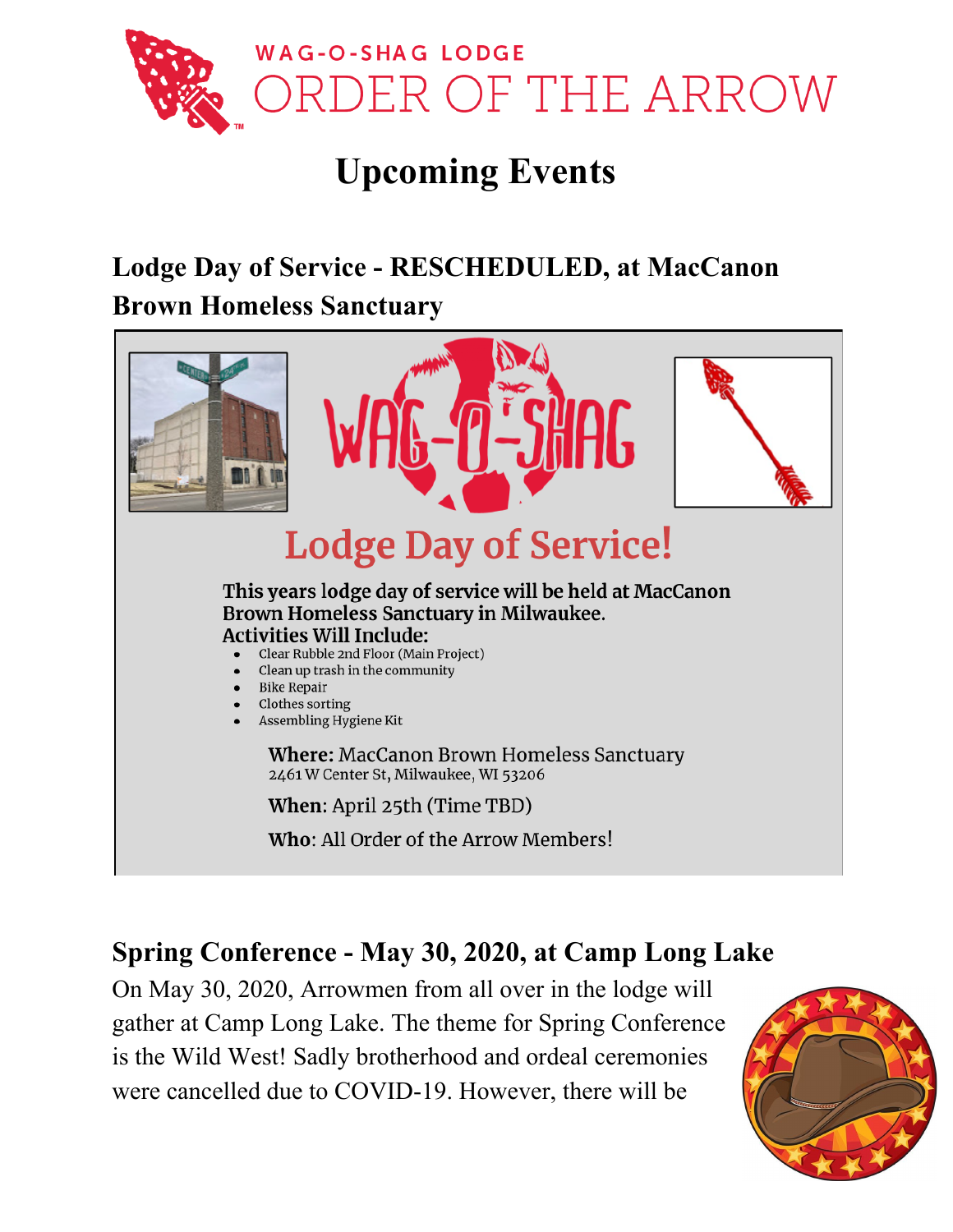

lots of fellowship and opportunities for cheerful service as well.

**Camp Long Lake is Still Looking for Camp Staff** Camp Long Lake is still looking for potential staffers who are energetic and eager to put on a great summer program for the Scouts and Scouters who attend CLL this summer. They are still looking for positions that require 18 years of age minimum and 21 years of age minimum. Areas of focus being desired are mainly in climbing director (21 years of age minimum), climbing instructor (18 years of age minimum), shooting sports (21 years of age minimum), waterfront, and first-year program director positions (18 years of age minimum). If interested contact Brad Singer, Camp Director, at [campdirector@pabsa.org](mailto:campdirector@pabsa.org) or Jeff Pett, Program Director, at [programdirector@pacbsa.org.](mailto:programdirector@pacbsa.org)